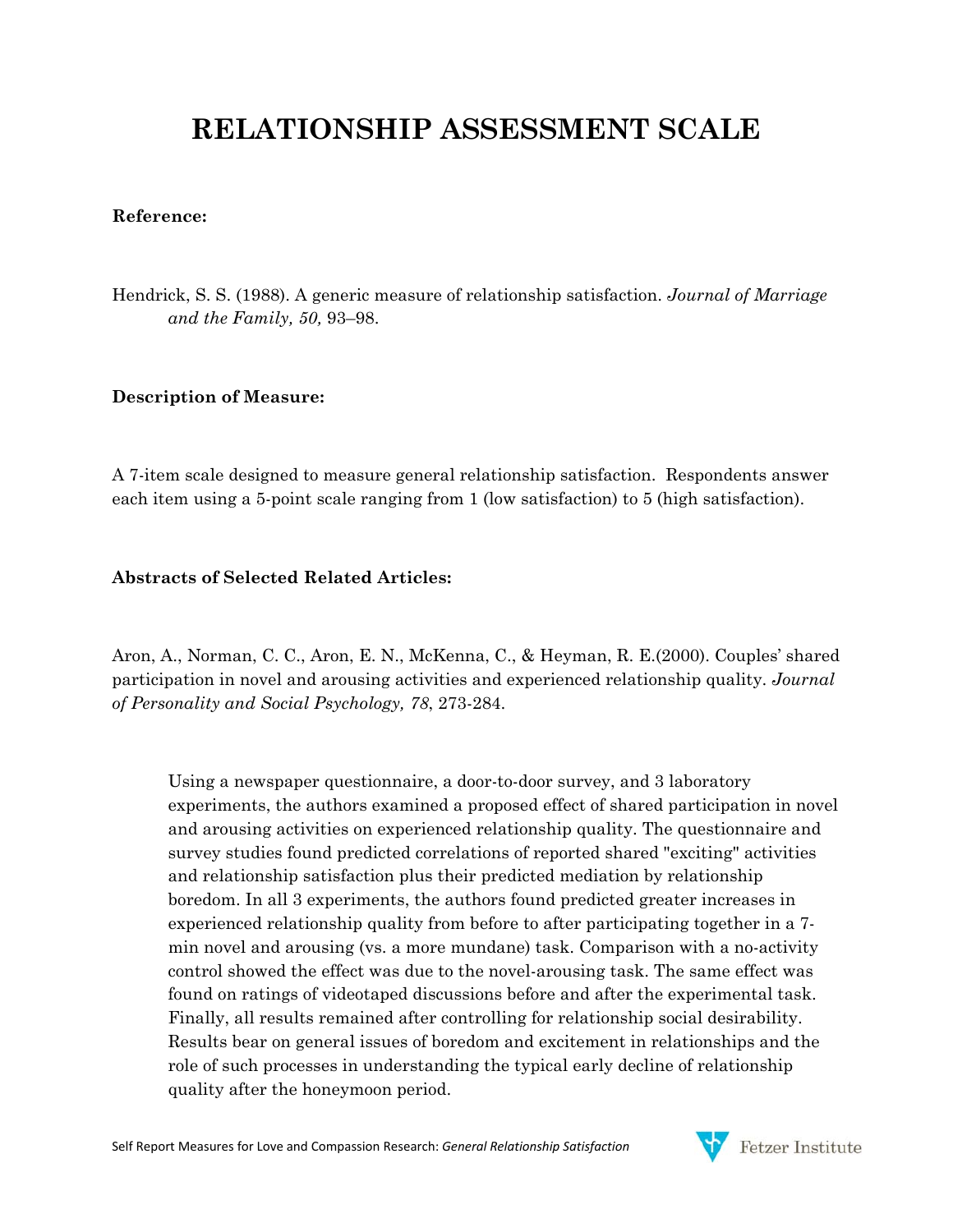Gable, S. L., Reis, H. T., Impett, E. A., & Asher, E. R. (2004). What do you do when things go right? The intrapersonal and interpersonal benefits of sharing positive events. *Journal of Personality and Social Psychology, 87*, 228-245.

Four studies examined the intrapersonal and interpersonal consequences of seeking out others when *good* things happen (i.e., capitalization). Two studies showed that communicating personal positive events with others was associated with increased daily positive affect and well-being, above and beyond the impact of the positive event itself and other daily events. Moreover, when others were perceived to respond actively and constructively (and not passively or destructively) to capitalization attempts, the benefits were further enhanced. Two studies found that close relationships in which one's partner typically responds to capitalization attempts enthusiastically were associated with higher relationship well-being (e.g., intimacy, daily marital satisfaction). The results are discussed in terms of the theoretical and empirical importance of understanding how people "cope" with positive events, cultivate positive emotions, and enhance social bonds.

Funk, J. L. & Rogge, R. D. (2007). Testing the ruler with item response theory: Increasing precision of measurement for relationship satisfaction with the Couples Satisfaction Index. *Journal of Family Psychology, 21*, 572-583.

The present study took a critical look at a central construct in couples research: relationship satisfaction. Eight well-validated self-report measures of relationship satisfaction, including the Marital Adjustment Test (MAT; H. J. Locke & K. M. Wallace, 1959), the Dyadic Adjustment Scale (DAS; G. B. Spanier, 1976), and an additional 75 potential satisfaction items, were given to 5,315 online participants. Using item response theory, the authors demonstrated that the MAT and DAS provided relatively poor levels of precision in assessing satisfaction, particularly given the length of those scales. Principal-components analysis and item response theory applied to the larger item pool were used to develop the Couples Satisfaction Index (CSI) scales. Compared with the MAS and the DAS, the CSI scales were shown to have higher precision of measurement (less noise) and correspondingly greater power for detecting differences in levels of satisfaction. The CSI scales demonstrated strong convergent validity with other measures of satisfaction and excellent construct validity with anchor scales from the nomological net surrounding satisfaction, suggesting that they assess the same theoretical construct as do prior scales. Implications for research are discussed.